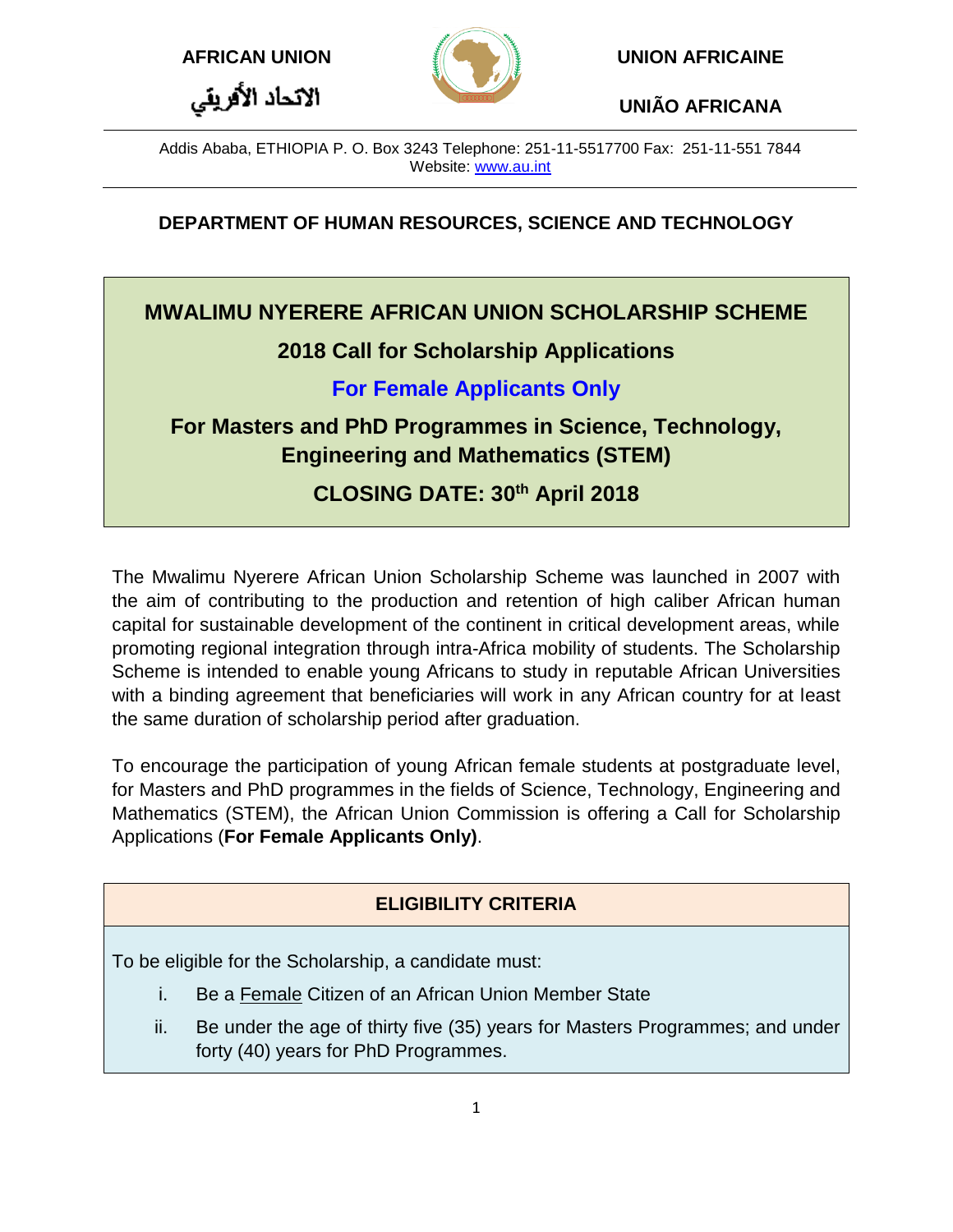- iii. Be a holder of a Bachelor's Degree in the relevant field, at the level of Upper Second Class Honours for a Masters' Programme; and a holder of Masters' Degree in the relevant field for a PhD Programme. The degree must be from a reputable University
- iv. Have demonstrated outstanding academic achievement as evidenced by academic transcripts, and academic awards if any.
- v. Have proof of admission to undertake a full time Masters or PhD programme in a recognized university of an African Union Member State.
- vi. Be willing to commit to work in an African Union Member State on completion of studies for at least three (3) years.

### **No application will be considered without an admission letter from a university.**

**Note:** In order to promote, intra-Africa student mobility, candidates are encouraged to seek admission to universities in countries other than their own.

## **ELIGIBLE FIELDS OF STUDY**

The following fields of study are eligible:

- Science
- Technology
- **•** Engineering
- Mathematics

The Masters programme should be of two years duration; while the PhD programme should be of three years duration.

#### **THE SCHOLARSHIP AWARD**

The scholarship award covers the following:

**Tuition Fees:** According to an official invoice from the Host University.

**Stipend:** 500 US\$ monthly, to support living expenses such as housing, food, utilities, local transportation and medication.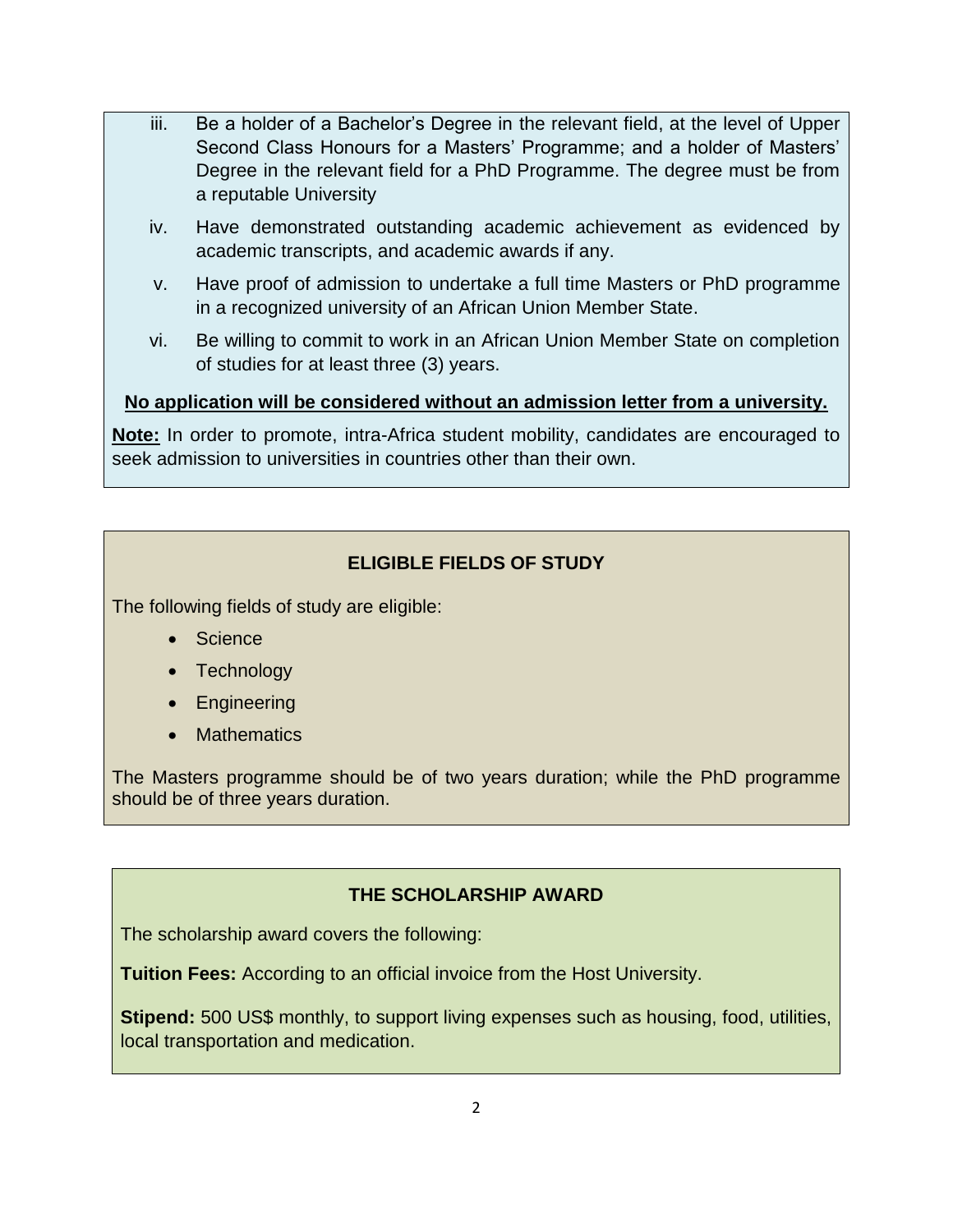**Book Allowance:** An allowance of 500 US\$ per year for the purchase of books.

**Air ticket:** A round-trip economy fare for the most direct route between the beneficiary's home country and the study destination of host Institute.

### **Travel Allowance:**

- One-off payment of 250 US\$ to contribute towards ground transportation from airport and settling-in costs
- One-off payment of 350 US\$ to assist with shipping and other terminal expenses; upon departure from the host Institution after successful completion of the study.

**Computer Allowance:** One-off payment of 1,000 US\$ for the purchase of laptop computer and accessories.

**Note: Candidates must complete all academic work within the specified period of the programme as the scholarship cannot be extended.** 

## **METHOD OF APPLICATION**

Interested candidates should complete the Application Form in PDF format as well as the EXCEL Applicants' Data Sheet, which are available on the Africa Union website:

#### [www.au.int/en/scholarship](http://www.au.int/en/scholarship)

The applicants should submit their formal application which should include the following:

- i. Completed application form
- ii. Recent passport-size photograph
- iii. Summarized CV with names and contacts of two referees.
- iv. Certified copies of academic certificates and transcripts
- v. Certified copies of Passport or national Identity Card indicating citizenship
- vi. Copy of admission letter from a reputable African University
- vii. Two (2) Reference Letters with contact addresses.
- viii. An essay of not more than 500 words that explains why the candidate has chosen her particular field of study and its importance to Africa's development.